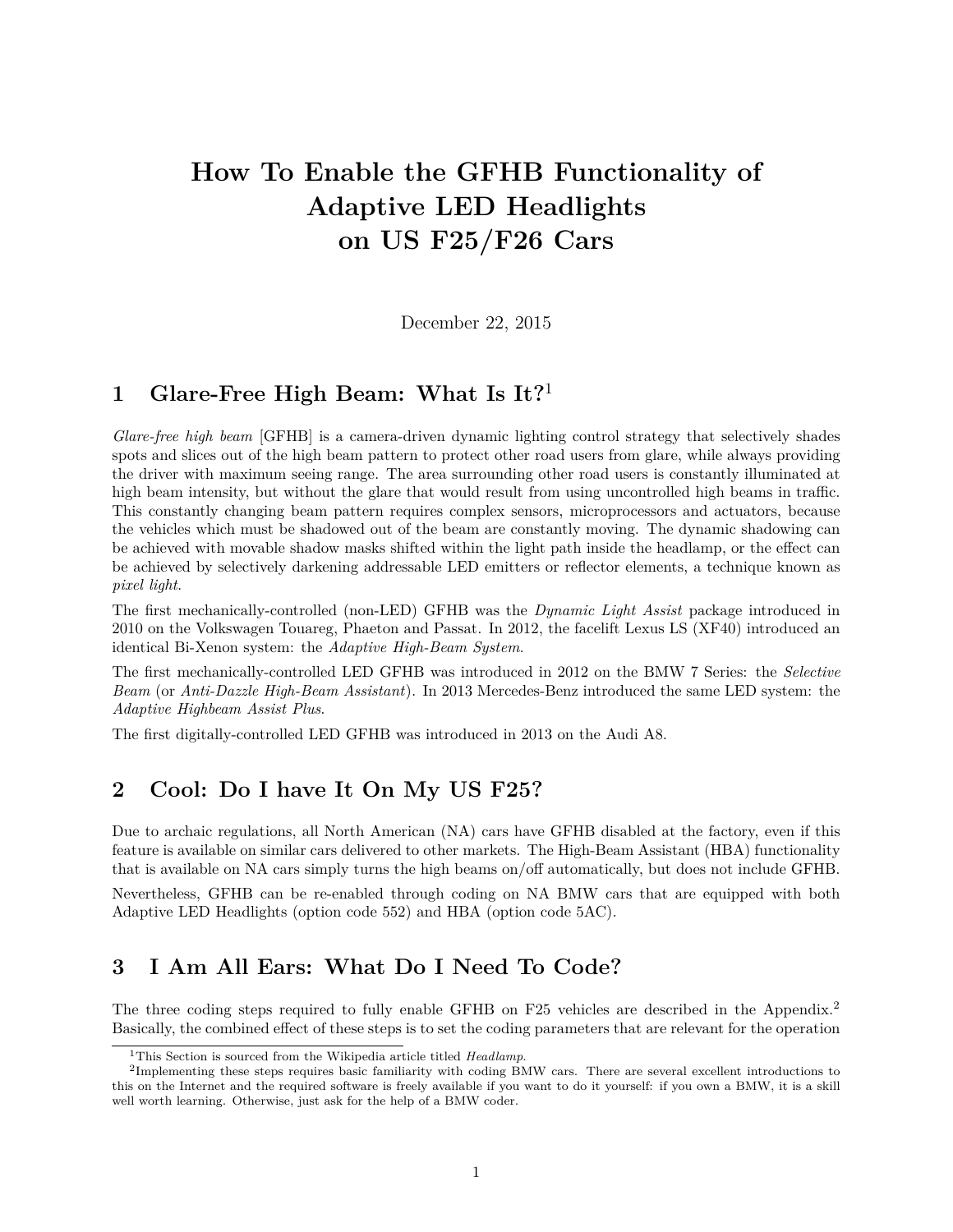of GFHB to the same values that would have been set at the factory for a similar car sold in the European markets.

If you have had your F25 coded before December 2015 in order to enable GFHB, it is almost certain that only the first of the required steps was implemented. While this results in the light beams moving around in response to other traffic, the dynamic shadowing is not enabled and thus the feature is not operating correctly, glaring other traffic. If you are in doubt, ask for the help of somebody with a car with a nondimming rear view mirror: drive behind that car with GFHB active and then ask the driver if he or she was glared by your car. If the answer is affirmative, most likely only the first coding step was implemented.

# **4 Credits**

This note is a result of the investigational work performed by the following Bimmerfest/Bimmerpost forum members (listed in alphabetical order): anubus12, dmnc02 and jponline77, as well by the members of both Bimmerfest and Bimmerpost that continued to maintain a healthy dose of skepticism that the GFHB functionality they had coded on their cars was working as designed. Shawnsheridan provided the key insight of looking at the ECE VO values.

A lot of additional information on GFHB can found in the Bimmerfest thread titled "F30/F31/F32/F33 RE-coding no-dazzle high-beam assistance?" and in the Bimmerpost thread titled "Adaptive LED lighting turned on–wow".